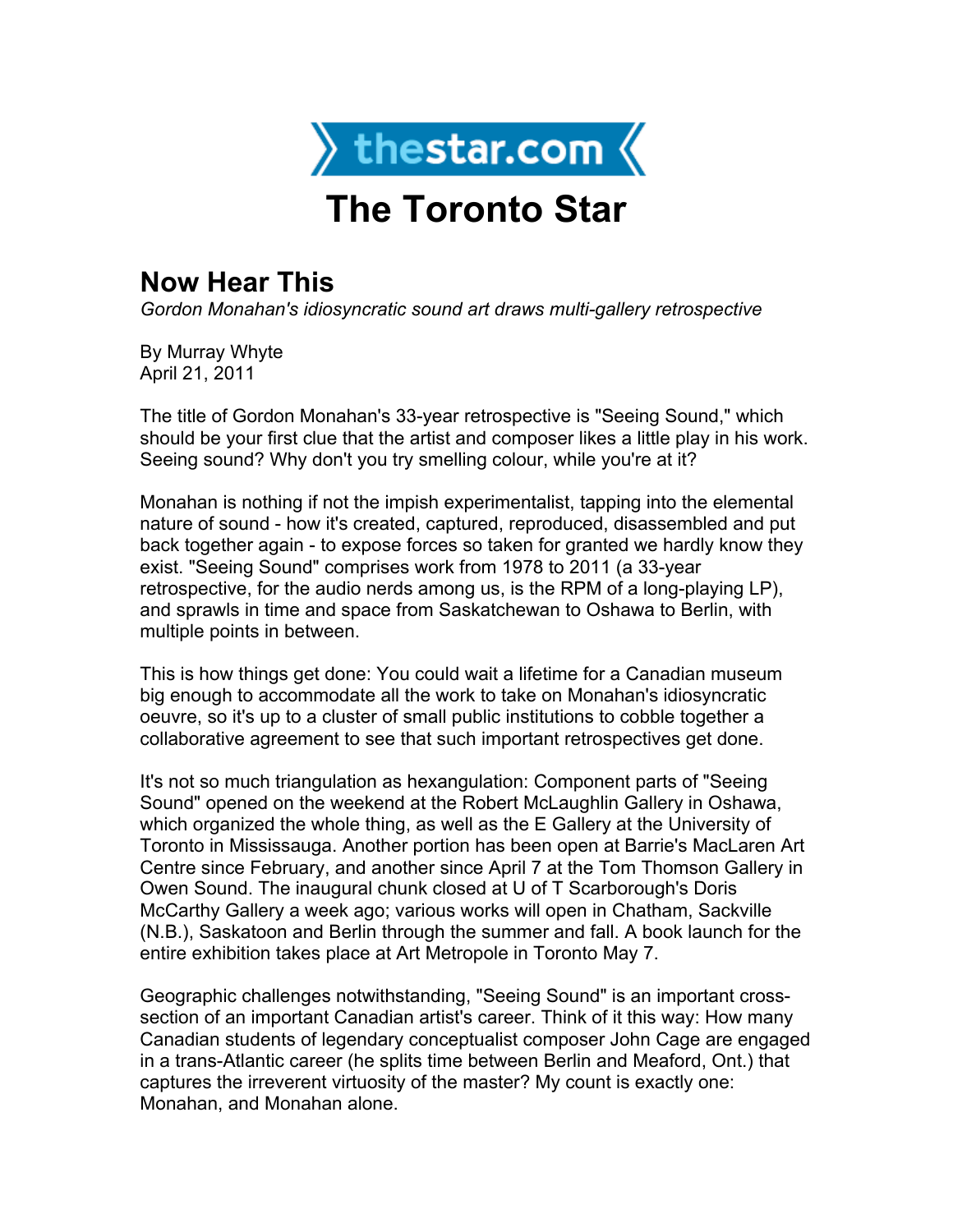Don't take my word for it. Make the trek at least as far as U of T Mississauga, where you enter a darkened, below-ground gallery to encounter a 3-metre-tall Plexiglas cylinder, spot-lit and filled with water.

It's called "Aquaeolian Whirlpool," from 1990, and the whole thing has the rough, do-it-yourself look of a high-school science experiment: A small motor below the tank siphons the water out and pumps it back in, whipping and curling it into a whirlpool.

Piano wires are anchored in an arc at the bottom of the tank and stretched vertically to a soundboard above it. As the water whorls, the vibrating wires are amplified, producing a sound that's elemental, primal, chilling. In the long darkened space, the tension between the junk-shop sci-fi contraption and the primordial voice it conjures is near-transcendent - silent but for Monahan's ingenious machine for listening.

Up in Barrie, Monahan concocts a similar experience, more subtly played. For "Chimney Stack," a work he created specifically for the MacLaren, the gallery's lobby fireplace is glassed in.

Monahan fits the structure with harp strings. Fluctuations in temperature and air current do the rest. As the fire sends heat into the room, the wires warble a penetrating drone. When the door opens, the room's air pressure and temperature change, provoking shifts in pitch and tone.

There's a childlike curiosity to these works, assuming a sonorous force to all things. But that's hardly all Monahan has to offer. Upstairs at the MacLaren, Monahan's "A Very Large Vinyl LP Constructed in Acoustic Space," from 2007, fiddles gleefully with acoustics, architecture and composition itself.

In the middle of the room, the top of a round bench is painted to look like a record album. Speakers surround it, projecting an eerily unstructured soundscape that shape-shifts from majestic and sublime to disheveled cacophony and back again. "Shape" is both apropos and an oxymoron: The track is a pastiche of various bits and pieces from Monahan's voluminous record collection - "a collage of surface scratches and vintage easy-listening records," he says - that travel from speaker to speaker around the listener in a weirdly irregular orbit. The experience has a subtle, then compelling sense of motion, making you oddly aware of your static self, pinned at the centre.

Like other works, there's something vaguely primal here as the sound fragments shatter and recombine, groping almost organically toward an equilibrium it flirts with but never finds.

Who can't see their way clear to that?